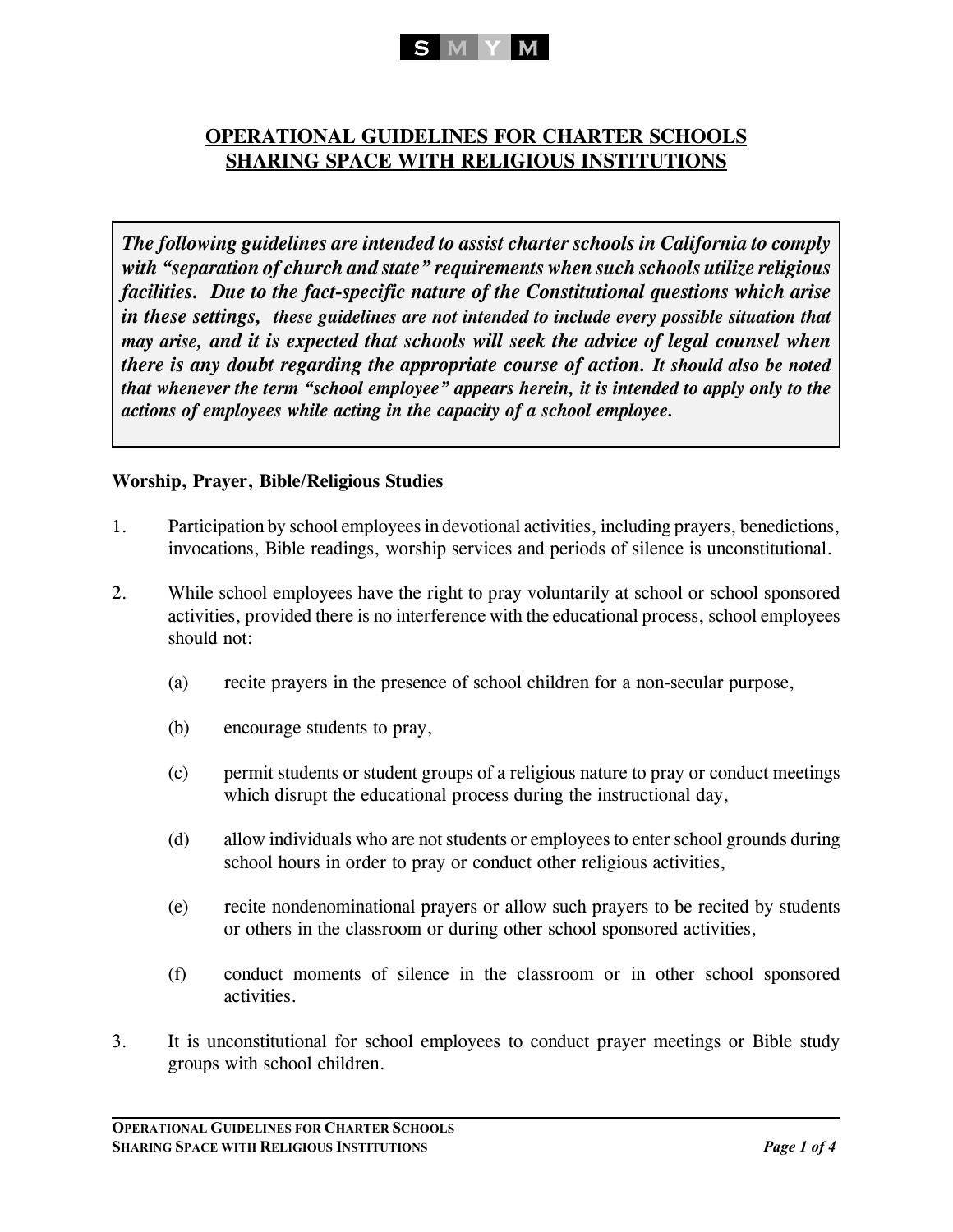

- 4. In secondary schools that allow religiously affiliated student groups to meet on campus during non-instructional time, school employees may not sponsor such groups, or allow nonschool persons to direct, conduct, control, or regularly attend activities of such student groups, and school employees may only be present at religious meetings held in school facilities in a non-participating capacity.
- 5. School employees may conduct the study of religion, the Bible or other religious texts so long as the purpose of such studies is consistent with approved curriculum and the studies are secular in nature.
- 6. In courses which allow teaching about religion or religious texts, school employees should not endorse or denigrate any particular religious view or text.

## **Religious Displays**

- 1. School employees should not display or permit the display of materials on school grounds or at school sponsored activities which do not have a secular purpose or which exhibit a preference for or endorsement of a religion or particular religious belief.
- 2. Displays presented to further a secular purpose, which may include items of religious significance but are intended to serve educational purposes, are acceptable.

### **Teaching About Religion v. Proselytizing**

- 1. While public schools may not provide religious instruction or observe holidays as religious events, such schools may teach about religion and its influence on various subjects and may celebrate the secular aspects of otherwise religious holidays
- 2. School employees should not attempt to impose religious beliefs or convert other employees or students to them.
- 3. School employees have an affirmative obligation to prevent other groups or individuals from using school facilities or classroom time to promote religious beliefs.

#### **Holiday Observances and Ceremonies**

- 1. School employees may not celebrate religious holidays during school hours or school sponsored activities.
- 2. School employees may objectively, in appropriate courses, discuss religious holidays, including the beliefs and practices associated with them, but such discussions should not reflect a preference for any religion.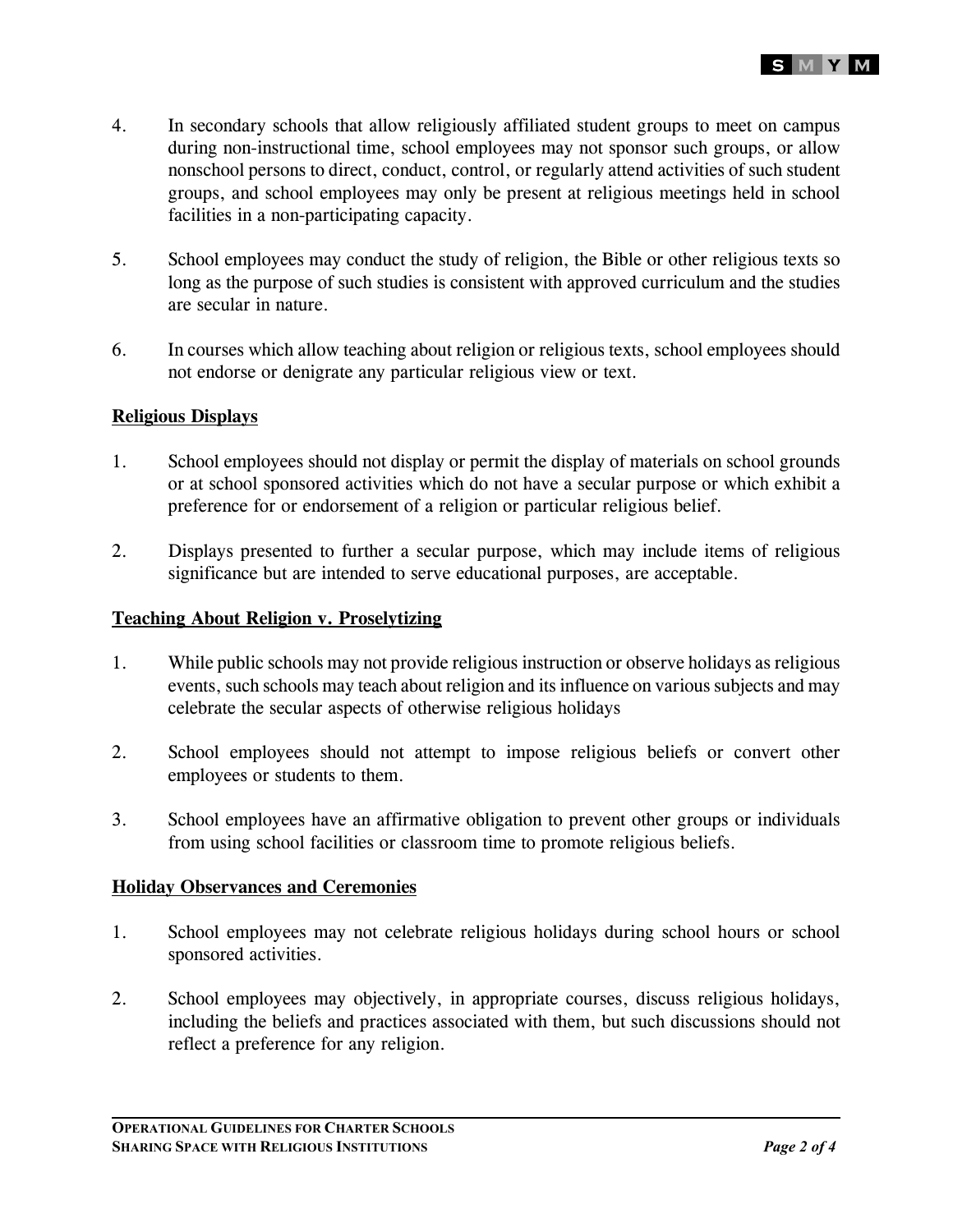

- 3. School employees may not initiate, conduct or permit religious ceremonies during school hours or school sponsored activities.
- 4. School employees must ensure that school sponsored ceremonies including commencement, awards programs, banquets and sporting events do not include any religious devotional activities. By definition, baccalaureate services are ceremonies which are violative of the Establishment Clause.

### **Privacy**

- 1. School employees should respect the privacy of other employees and students and should not induce or attempt to induce such employees or students to disclose their personal religious preferences or beliefs or those of family members.
- 2. No student shall be compelled by any school employee to profess a belief or disbelief in any religion.

## **Use of School Facilities**

- 1. School equipment or delivery systems (such as mailboxes) shall utilized only by school employees.
- 2. School employees may not use their position as school employees to help religious organizations or groups spread a religious message or obtain converts.
- 3. School operated communications and media may not be used to promote or advertise religious activities or events.

#### **Church Employees in the Classroom**

1. Employees and/or members of religious institution may not officially participate in school programs for the purpose of providing religious instruction.

### **Student Rights**

- 1. Students have the same right to engage in individual or group prayer, religious discussion or Bible readings during the school day so long as such activity does not disrupt school activities.
- 2. Students may pray before tests or say grace before meals.
- 3. Students may speak to, and attempt to sway their peers about religious topics, except that school officials should intercede to stop student speech that constitutes harassment aimed